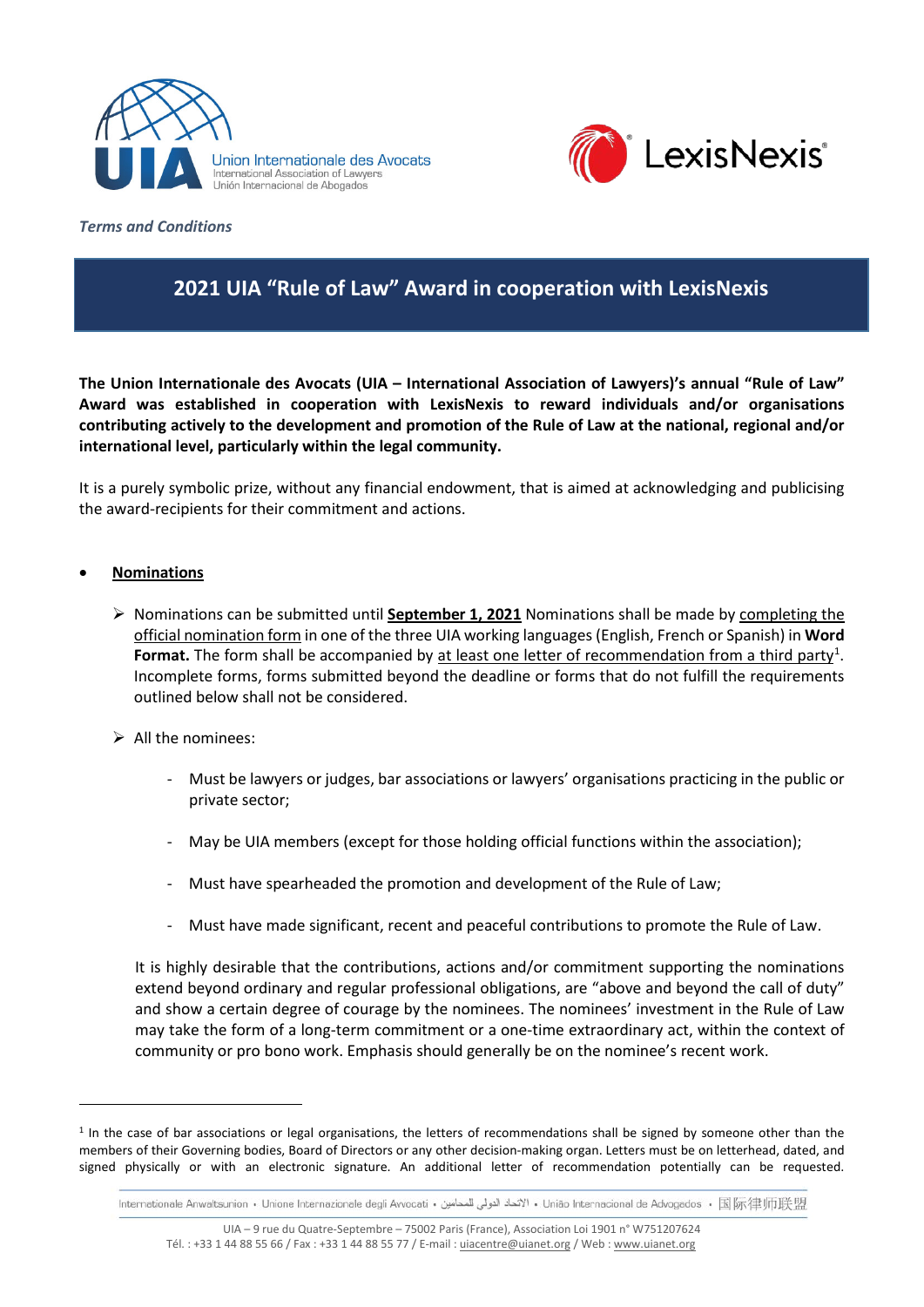- $\triangleright$  In all cases, the nominations must reflect the UIA's values and goals (cf. Art. [2](#page-1-0) and 3 of UIA's Statutes<sup>2</sup>).
- $\triangleright$  Self-nominations will not be accepted. If bar associations or organisations of lawyers are nominated for the Award, forms submitted by members of their Governing bodies, Board of Directors or any other decision-making organ, as well as their staff, would be considered self-nominations.
- $\triangleright$  A nominee whose application was submitted in a previous year may again be submitted, making sure to add any additional and updated information important for this year's consideration. A nominee cannot receive the Award more than once.
- $\triangleright$  The Rule of Law Award does not award honours posthumously.
- $\triangleright$  Multiple nominations for the same applicant will bear no more weight than a single nomination.

## • **Procedure for the Pre-selection of Nominations**

 $\triangleright$  All complete nomination forms received by the provided deadline shall be examined by a Nomination Committee consisting of the:

UIA:

- UIA President
- IA-IROL Director General
- UIA-IROL Rule of Law Director
- Additional UIA members to be confirmed

## LexisNexis:

- VP, Global Associations
- Managing Director Middle East & North Africa, LexisNexis France
- $\triangleright$  The Nomination Committee, in its sole discretion, may seek additional information with respect to any or all nominees.
	- $\triangleright$  The Nomination Committee shall select a shortlist of finalists to be presented for consideration to the UIA Governing Board in September of 2021. In the event that the Nomination Committee considers that none of the nominations put forward is sufficiently outstanding, it shall inform the Governing Board Members accordingly; the prize will not be awarded that year.
	- $\triangleright$  The nominator will be informed of decisions made with respect to his/her/its nominee.
	- $\triangleright$  Prior to submission of the shortlisted candidates to the UIA Governing Board, each shortlisted candidate will be required to sign an acceptance form, agreeing to accept the award, should he or she be selected by the UIA Governing Board.

Internationale Anwaltsunion • Unione Internazionale degli Avvocati • الاتحاد الدولي للمحامين • União Internacional de Advogados • 国际律师联盟

<span id="page-1-0"></span><sup>&</sup>lt;sup>2</sup> Available via the following link https://www.uianet.org/sites/default/files/statuts\_uia\_en\_approuves\_ag\_2020.pdf